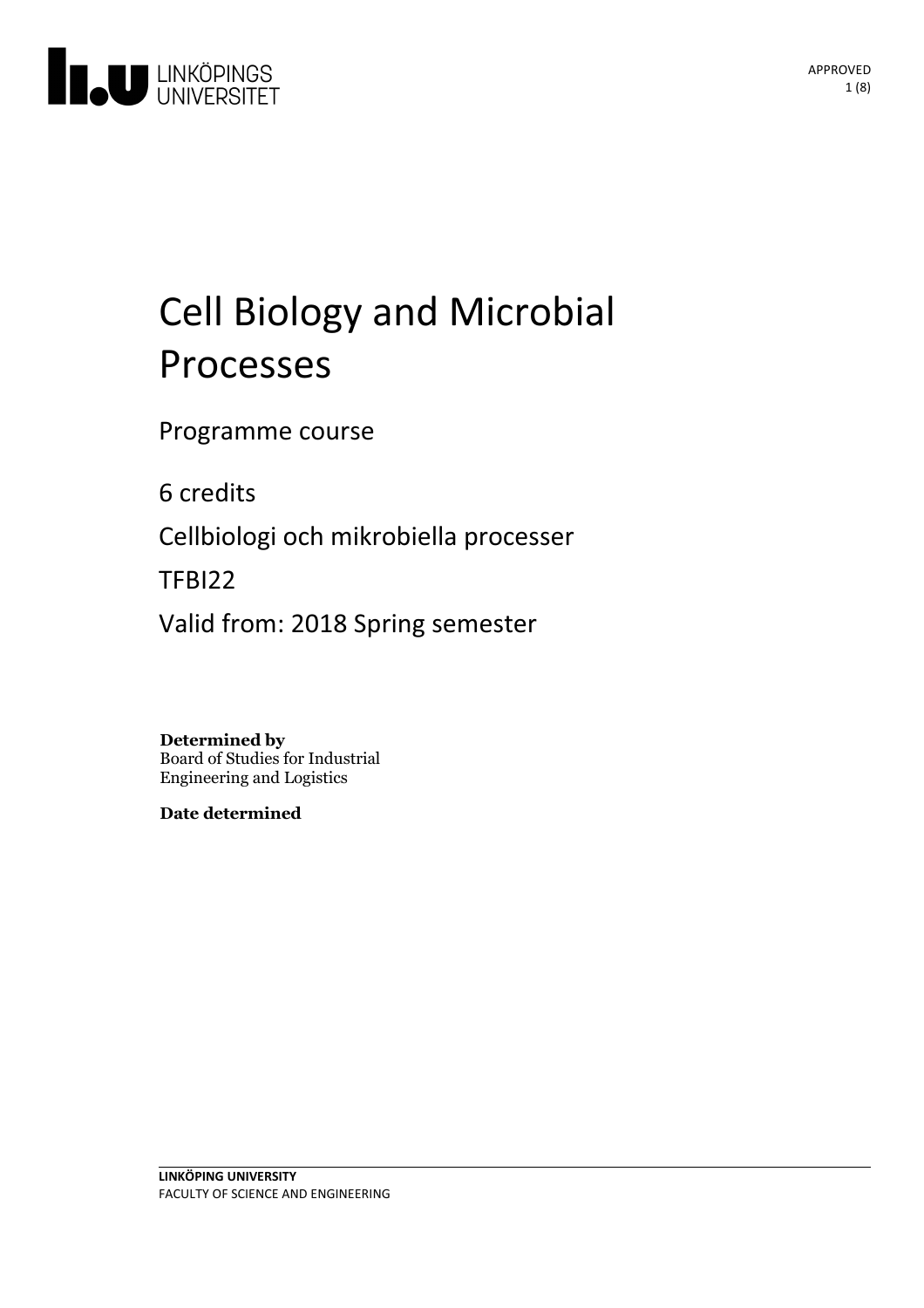Main field of study Biology

Course level

First cycle

# Advancement level

 $G_1X$ 

# Course offered for

- Industrial Engineering and Management International, M Sc in Engineering
- Industrial Engineering and Management, M Sc in Engineering

### Entry requirements

Note: Admission requirements for non-programme students usually also include admission requirements for the programme and threshold requirements for progression within the programme, or corresponding.

# **Prerequisites**

Basic chemistry

# Intended learning outcomes

The aim is to provide basic knowledge about theoretical and practical aspects of cell biology and microbiology. Having successfully passed the course, the student will be able to:

- present differences between cells in different organism domains
- $\bullet$  explain the main structure of cells
- present and discuss differences between organisms regarding cell functions
- give a basic overview of some common types of microbial metabolism
- explain and discuss the use of some microbial processes in the environmental technology field, and give examples of the role of microbial
- processes in the environment.<br>• use some basic techniques for cultivation of microorganisms and for process studies, as well as present and discuss the results.

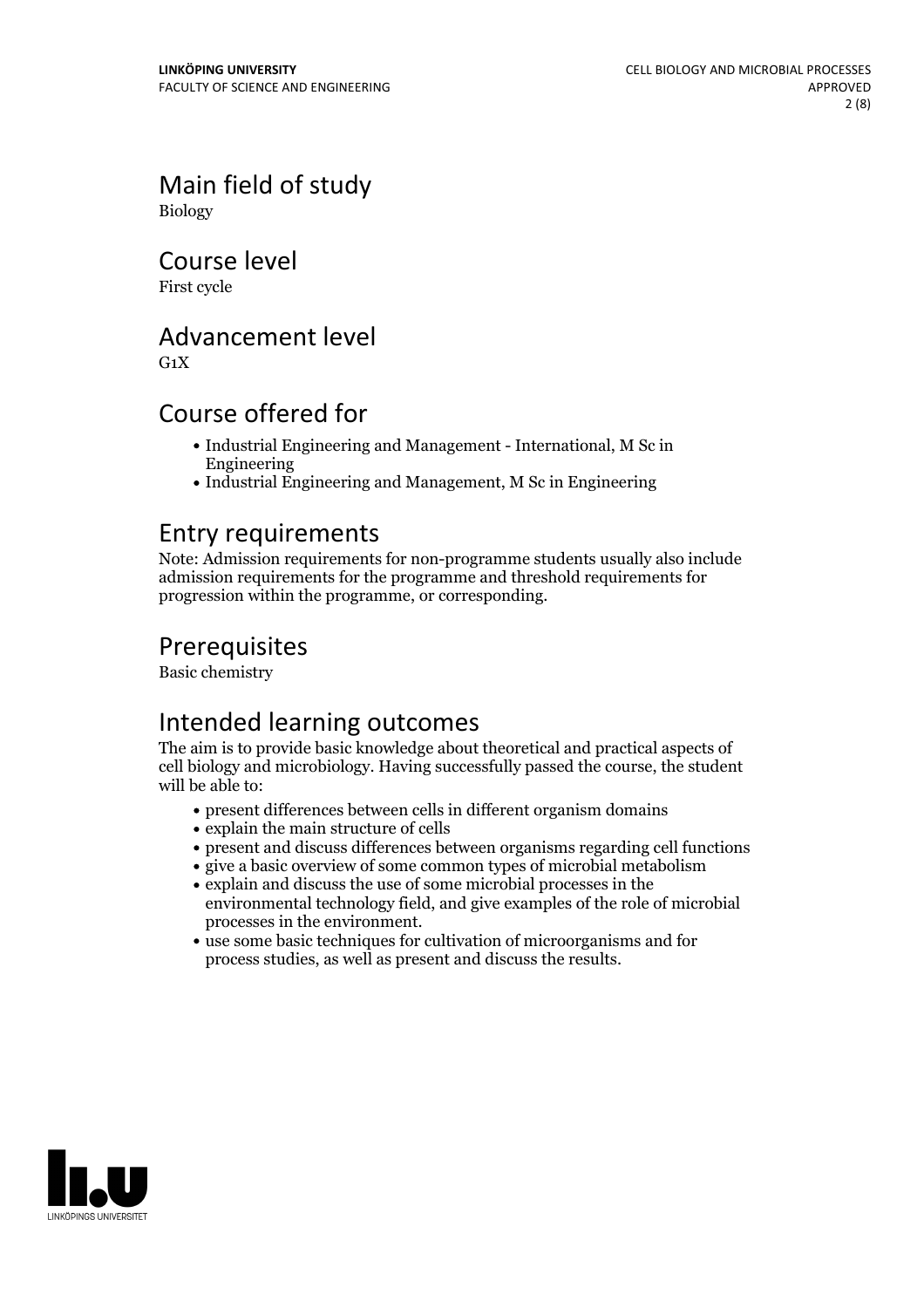# Course content

The course covers the structure and function of procaryotic and eucaryotic cells, e.g. cellmembranes, organelles, metabolism, photosynthesis, and cellular communication. Organisms groups included are bacteria, archaea, fungi, and algae. In the second part of the course, microbial growth and metabolism is studied along with microbial processes such as aerobic and anaerobic decomposition of organic material, e.g. composting and biogas production, as well as other examples of human use of microbial processes.

# Teaching and working methods

The course is based on lectures, to give an overview of the theory, and mandatory seminars to discuss the studied literature. In addition, there are mandatory laboratory exercises and a small project for a hands-on understanding of the theory. Results are discussed during seminars and in written reports.

# Examination

TEN1 Written examination 2 credits U, 3, 4, 5 LAB2 Laboratory Work with Seminars Incl. Article Analysis 2 credits U, G PRA1 Project Work, Oral and Written Presentations 2 credits U, 3, 4, 5 The written examination and the project contribute equally to the final grade.

Grades Four-grade scale, LiU, U, 3, 4, 5

# Department

Institutionen för fysik, kemi och biologi

# Director of Studies or equivalent

Agneta Johansson

### Examiner

Agneta Johansson

# Education components

Preliminary scheduled hours: 48 h Recommended self-study hours: 112 h

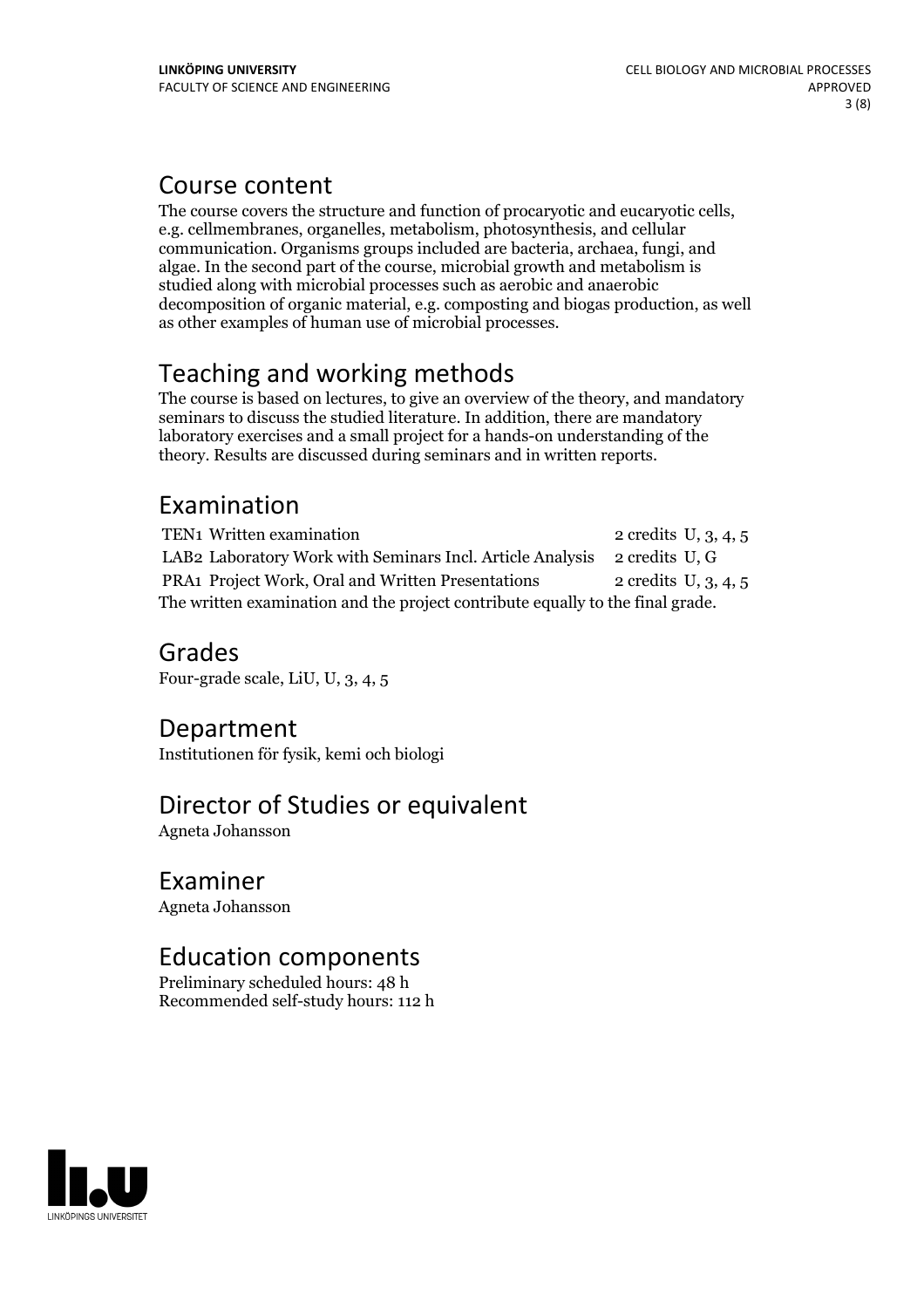# Course literature

### **Books**

Silverthorn, D.U., (2016) *Human Physiology: An integrated approach.* 7th ed. (the same book as in the course NBIB45 Principles in Physiology and Ethics).

### **Other**

Selected articles and bookchapters are distributed as pdf files or as links to electronic literature.

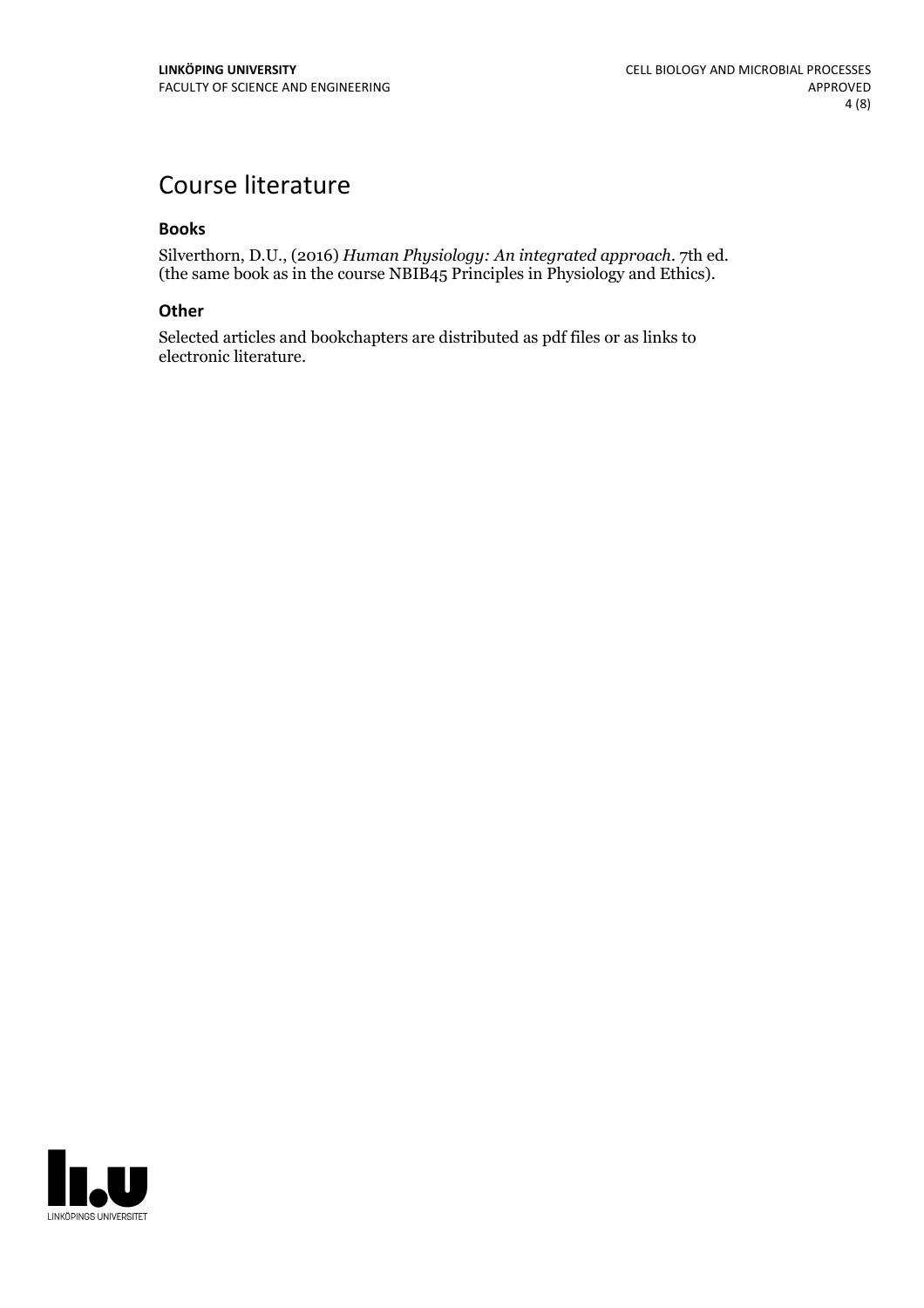# **Common rules**

### **Course syllabus**

A syllabus has been established for each course. The syllabus specifies the aim and contents of the course, and the prior knowledge that a student must have in order to be able to benefit from the course.

### **Timetabling**

Courses are timetabled after a decision has been made for this course concerning its assignment to a timetable module. A central timetable is not drawn up for courses with fewer than five participants. Most project courses do not have a central timetable.

### **Interrupting a course**

The vice-chancellor's decision concerning regulations for registration, deregistration and reporting results (Dnr LiU-2015-01241) states that interruptions in study are to be recorded in Ladok. Thus, all students who do not participate in a course for which they have registered must record the interruption, such that the registration on the course can be removed. Deregistration from <sup>a</sup> course is carried outusing <sup>a</sup> web-based form: www.lith.liu.se/for-studenter/kurskomplettering?l=sv.

### **Cancelled courses**

Courses with few participants (fewer than 10) may be cancelled or organised in a manner that differs from that stated in the course syllabus. The board of studies is to deliberate and decide whether a course is to be cancelled orchanged from the course syllabus.

### **Regulations relatingto examinations and examiners**

Details are given in a decision in the university's rule book: http://styrdokument.liu.se/Regelsamling/VisaBeslut/622678.

### **Forms of examination**

### **Examination**

Written and oral examinations are held at least three times a year: once immediately after the end of the course, once in August, and once (usually) in one of the re-examination periods. Examinations held at other times are to follow a decision of the board of studies.

Principles for examination scheduling for courses that follow the study periods:

courses given in VT1 are examined for the first time in March, with re-

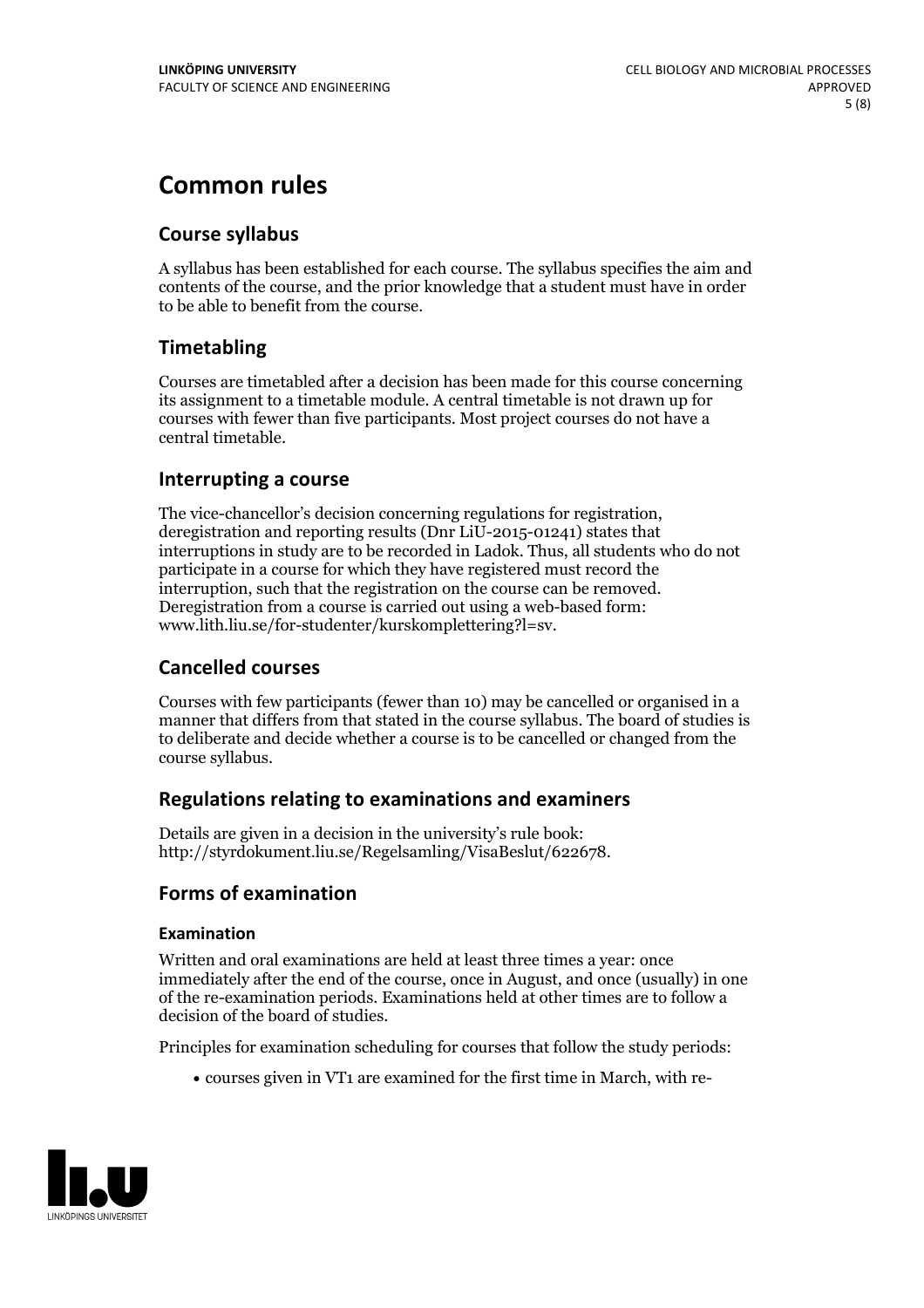examination in June and August

- courses given in VT2 are examined for the first time in May, with re-examination in August and October
- courses given in HT1 are examined for the first time in October, with re-examination in January and August
- courses given in HT2 are examined for the first time in January, with re-examination at Easter and in August.

The examination schedule is based on the structure of timetable modules, but there may be deviations from this, mainly in the case of courses that are studied and examined for several programmes and in lower grades (i.e. 1 and 2).

- Examinations for courses that the board of studies has decided are to be held in alternate years are held only three times during the year in which
- the course is given.<br>• Examinations for courses that are cancelled or rescheduled such that they are not given in one or several years are held three times during the year that immediately follows the course, with examination scheduling that corresponds to the scheduling that was in force before the course was cancelled or rescheduled.<br>• If teaching is no longer given for a course, three examination occurrences
- are held during the immediately subsequent year, while examinations are at the same time held for any replacement course that is given, or alternatively in association with other re-examination opportunities. Furthermore, an examination is held on one further occasion during the next subsequent year, unless the board of studies determines otherwise.<br>• If a course is given during several periods of the year (for programmes, or
- on different occasions for different programmes) the board orboards of studies determine together the scheduling and frequency of re-examination occasions.

### **Registration for examination**

In order to take an examination, a student must register in advance at the Student Portal during the registration period, which opens 30 days before the date of the examination and closes 10 days before it. Candidates are informed of the location of the examination by email, four days in advance. Students who have not registered for an examination run the risk of being refused admittance to the examination, if space is not available.

Symbols used in the examination registration system:

- \*\* denotes that the examination is being given for the penultimate time.
- \* denotes that the examination is being given for the last time.

#### **Code of conduct for students during examinations**

Details are given in a decision in the university's rule book: http://styrdokument.liu.se/Regelsamling/VisaBeslut/622682.

#### **Retakes for higher grade**

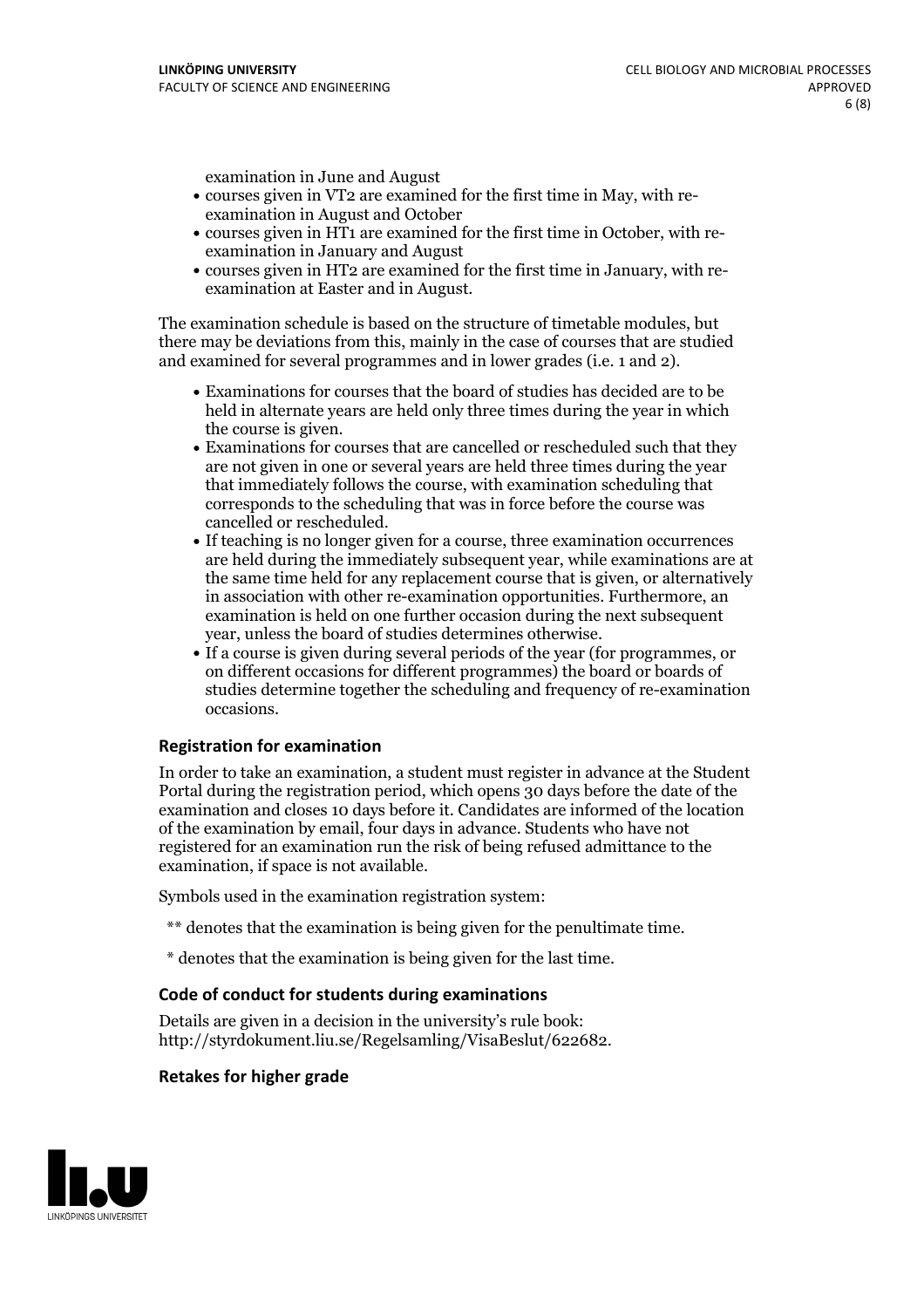Students at the Institute of Technology at LiU have the right to retake written examinations and computer-based examinations in an attempt to achieve a higher grade. This is valid for all examination components with code "TEN" and "DAT". The same right may not be exercised for other examination components, unless otherwise specified in the course syllabus.

#### **Retakes of other forms of examination**

Regulations concerning retakes of other forms of examination than written examinations and computer-based examinations are given in the LiU regulations for examinations and examiners, http://styrdokument.liu.se/Regelsamling/VisaBeslut/622678.

#### **Plagiarism**

For examinations that involve the writing of reports, in cases in which it can be assumed that the student has had access to other sources (such as during project work, writing essays, etc.), the material submitted must be prepared in accordance with principles for acceptable practice when referring to sources (references or quotations for which the source is specified) when the text, images, ideas, data, etc. of other people are used. It is also to be made clear whether the author has reused his or her own text, images, ideas, data, etc. from previous examinations.

A failure to specify such sources may be regarded as attempted deception during examination.

#### **Attempts to cheat**

In the event of <sup>a</sup> suspected attempt by <sup>a</sup> student to cheat during an examination, or when study performance is to be assessed as specified in Chapter <sup>10</sup> of the Higher Education Ordinance, the examiner is to report this to the disciplinary board of the university. Possible consequences for the student are suspension from study and a formal warning. More information is available at https://www.student.liu.se/studenttjanster/lagar-regler-rattigheter?l=sv.

#### **Grades**

The grades that are preferably to be used are Fail (U), Pass (3), Pass not without distinction  $(4)$  and Pass with distinction  $(5)$ . Courses under the auspices of the faculty board of the Faculty of Science and Engineering (Institute of Technology) are to be given special attention in this regard.

- 1. Grades U, 3, 4, 5 are to be awarded for courses that have written
- examinations. 2. Grades Fail (U) and Pass (G) may be awarded for courses with <sup>a</sup> large degree of practical components such as laboratory work, project work and group work.

#### **Examination components**

- 
- 1. Grades U, 3, 4, <sup>5</sup> are to be awarded for written examinations (TEN). 2. Grades Fail (U) and Pass (G) are to be used for undergraduate projects and other independent work.